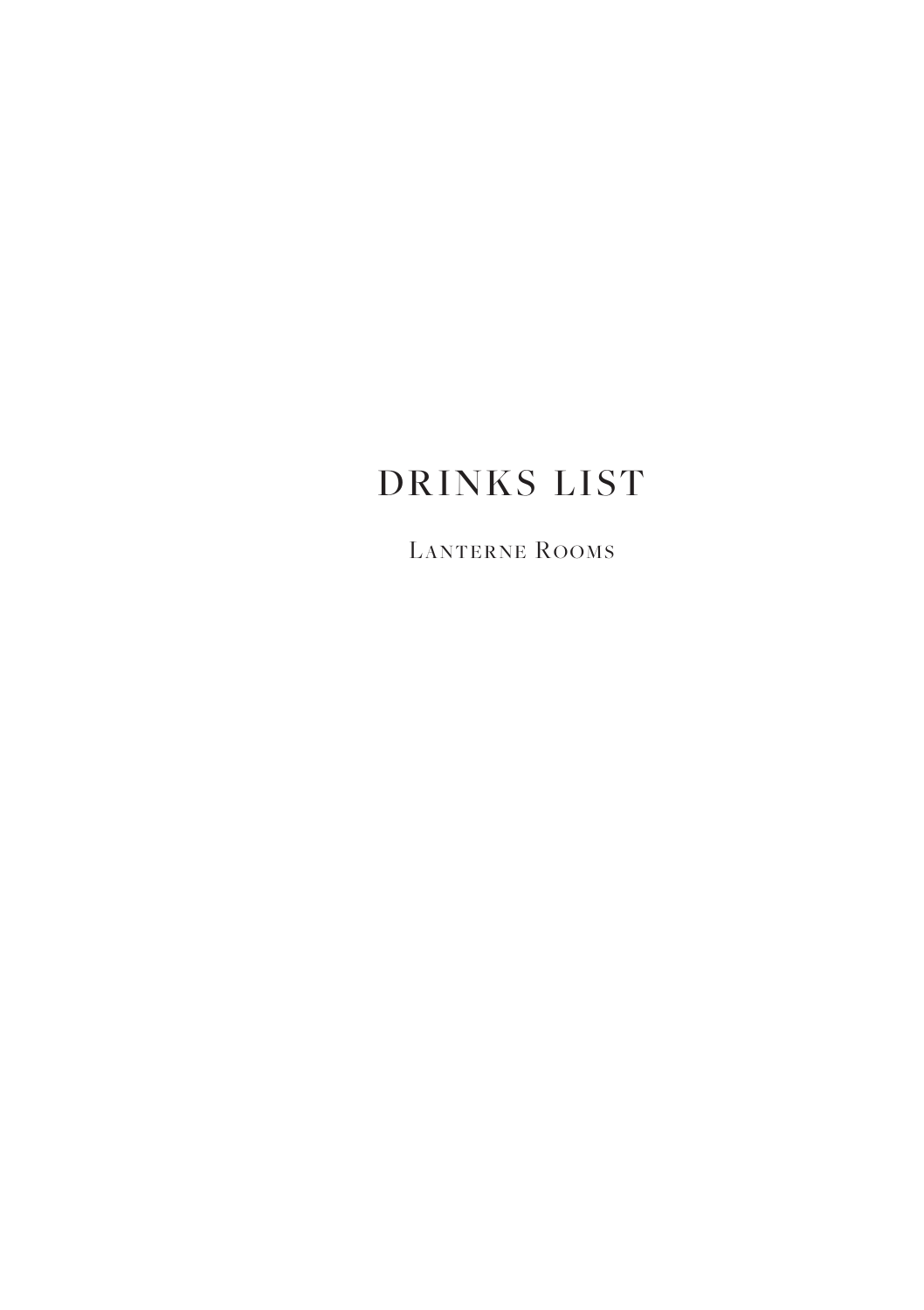### GIN & TONIC

| Roku<br>JAPAN                                             | 12.5 |
|-----------------------------------------------------------|------|
| That Boutique-y 'Spitroasted Pineapple'<br><b>ENGLAND</b> | 13   |
| Never Never 'Triple Juniper'<br>MCLAREN VALE, SA          | 13.5 |
| Archie Rose Signature Dry<br>SYDNEY, NSW                  | 14.5 |
| Dasher & Fisher 'Ocean'<br>DEVONPORT, TAS                 | 14.5 |
| Animus 'Ambrosian'<br>KYNETON, VIC                        | 15   |
| OTHER APERITIFS                                           | 45ML |
| Poor Tom Imbroglio<br>SYDNEY, NSW                         | 12   |
| Dolin Dry Vermouth<br>CHAMBERY, FRANCE                    | 11   |
| Sheep Whey Vodka<br>BIRCH BAYS, TAS                       | 16   |
| Beenleigh Double Barrel 5yr aged rum<br>EAGLEBY, QLD      | 12   |
| Naud 'Hidden Loot' Spiced Rum<br>PANAMA                   | 14   |
| Monkey Shoulder Whiskey<br>SCOTLAND                       | 12   |
| <b>St Agnes VSOP</b><br>RENMARK, SA                       | 12   |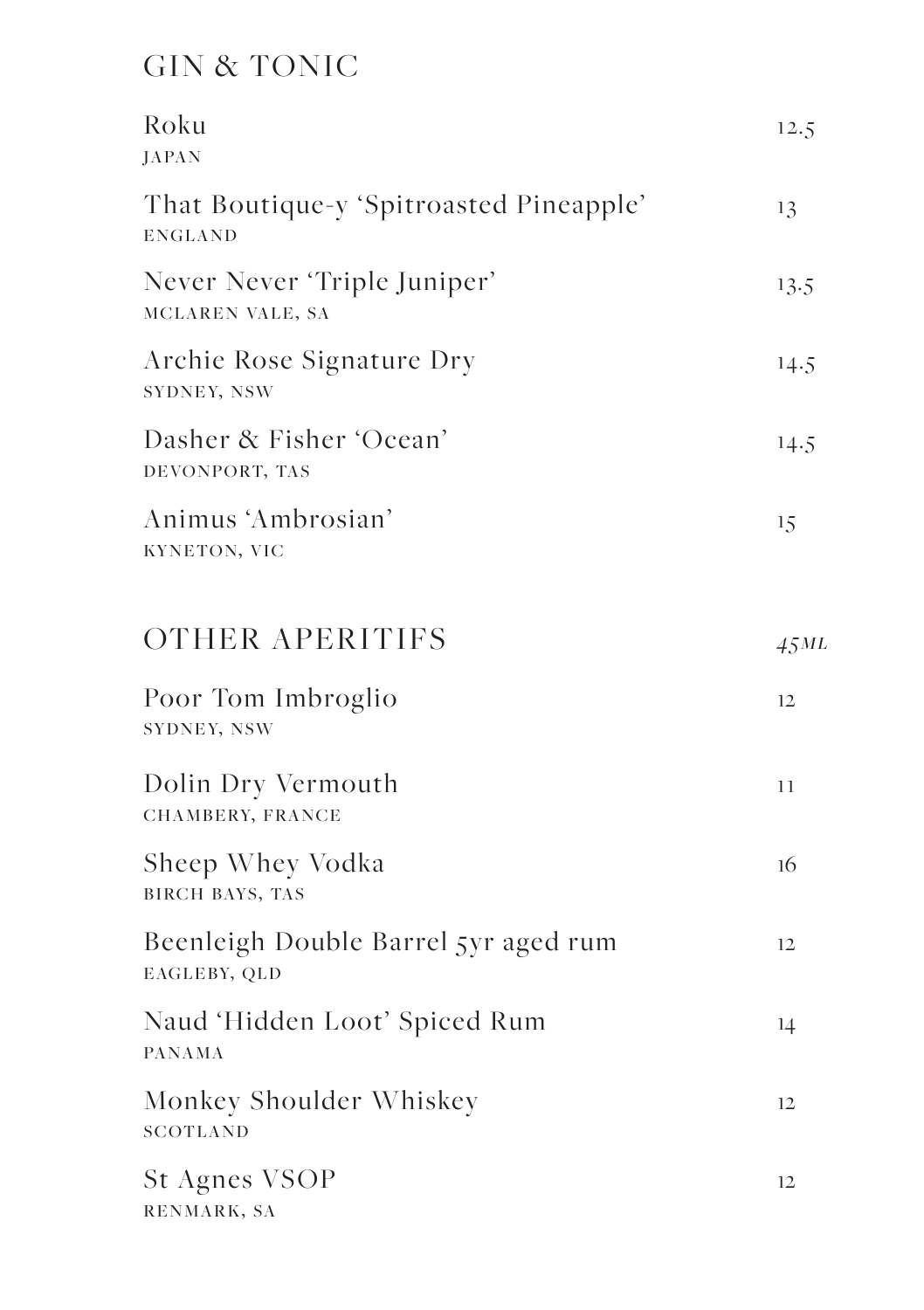### BEER & CIDER

| Tiger<br>SINGAPORE                                    | 10   |
|-------------------------------------------------------|------|
| Asahi Super Dry<br>JAPAN                              | 10   |
| Stone & Woods 'Green Coast' Lager<br><b>BYRON BAY</b> | 11   |
| Moo Brew Pale Ale<br>HOBART                           | 11   |
| Capital Brewing Co. Coast Ale<br>CANBERRA             | 11   |
| <b>Fixation IPA</b><br>MELBOURNE                      | 12.5 |
| Cascade Premium Light<br><b>LAUNCESTON</b>            | 8.5  |
| <b>Batlow Premium Apple Cider</b><br>BATLOW, NSW      | 9.5  |
| Heaps Normal XPA (Non-Alcholic)<br>SYDNEY             | 9.5  |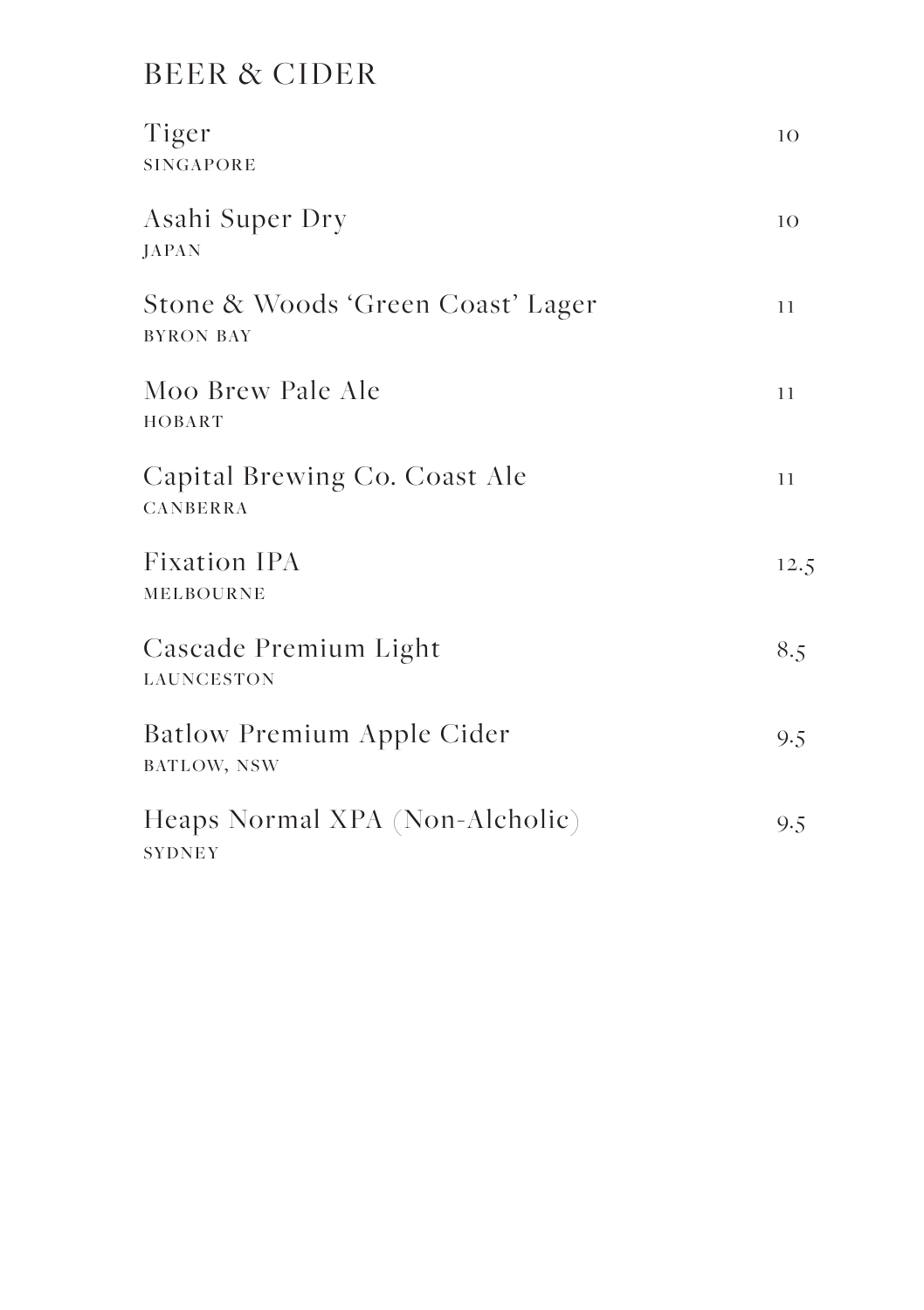### NON ALCOHOLIC

| Strangelove Lemon Squash       | 7.5 |
|--------------------------------|-----|
| <b>Strangelove Ginger Beer</b> | 7.5 |
| Lemonade                       | 6.5 |
| Lemon, Lime & Bitters          | 7   |
| Orange Juice / Apple Juice     | 7.5 |
| Heaps Normal XPA               | 9.5 |
| Mocktail                       | 12  |

### **WINE LIST**

Our compact list features boutique producers and renowned wineries that have a few things in common: Quality, passion & paired well with our food.

We love to share our wine journey with you. It can be unexpected sometimes, ultimately it is a rewarding experience.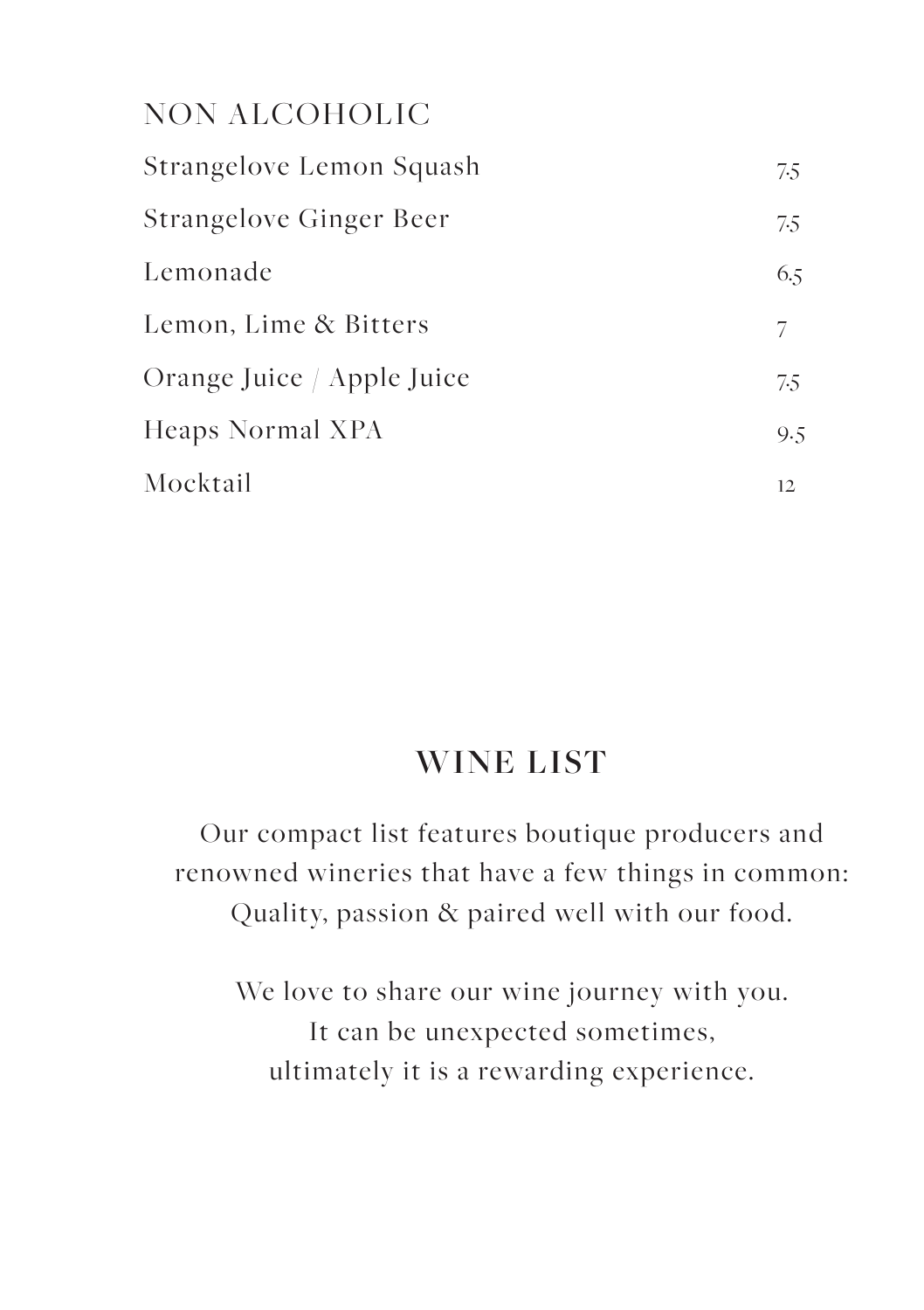### WINE BY GLASS

|      |                                                                                           | GLASS | CARAFE<br>$(150ML)$ $(375ML)$ |
|------|-------------------------------------------------------------------------------------------|-------|-------------------------------|
| NV.  | Vallformosa 'MVSA' Cava Brut<br>Macabeo. Xarel.lo. Parellada   PENEDES, SPAIN             | 15    |                               |
| NV.  | Brimoncourt 'Brute Moustache'<br>Chardonnay, Pinot Noir   CHAMPANGNE, FRA                 | 28    |                               |
| 2018 | Gembrook Hill<br>Sauvignon Blanc   YARRA VALLEY, VIC                                      | 17    | 4 <sup>2</sup>                |
| 2019 | Ansgar Clüsserath 'Vom Schiefer'<br>Riesling   MOSEL, GER                                 | 17    | 4 <sup>2</sup>                |
| 2021 | Long Rail Gully<br>Pinot Gris   MURRUMBATEMAN, NSW                                        | 15    | 35                            |
|      | 2020 Vigne Surrau 'Branu'<br>Vermentino Di Gallura D.O.C.G.<br>Vermentino   SARDEGNA, ITA | 17    | 39                            |
|      | 2020 Singlefile 'Great Southern'<br>Chardonnay   DENMARK, WA                              | 16    | 38                            |
| 2021 | Nocturne Rose<br>Nebbiolo, Sangiovese Rose   MARGARET RIVER, WA                           | 16    | 36                            |
| 2019 | Soho Road<br>Pinot Noir   BELLARINE, VIC                                                  | 17    | 4 <sup>2</sup>                |
|      | 2018 Terre a Terre 'Crayeres Vineyard'<br>Cab Franc, Shiraz   WRATTOBULLY, SA             | 17    | 39                            |
| 2019 | La Spinetta IL Nero di Cassanova IGT<br>Sangiovese   TUSCANY, ITA                         | 18    | 45                            |
| 2018 | Liz Heidenreich<br><i>Shiraz</i>   BAROSSA, SA                                            | 16    | 36                            |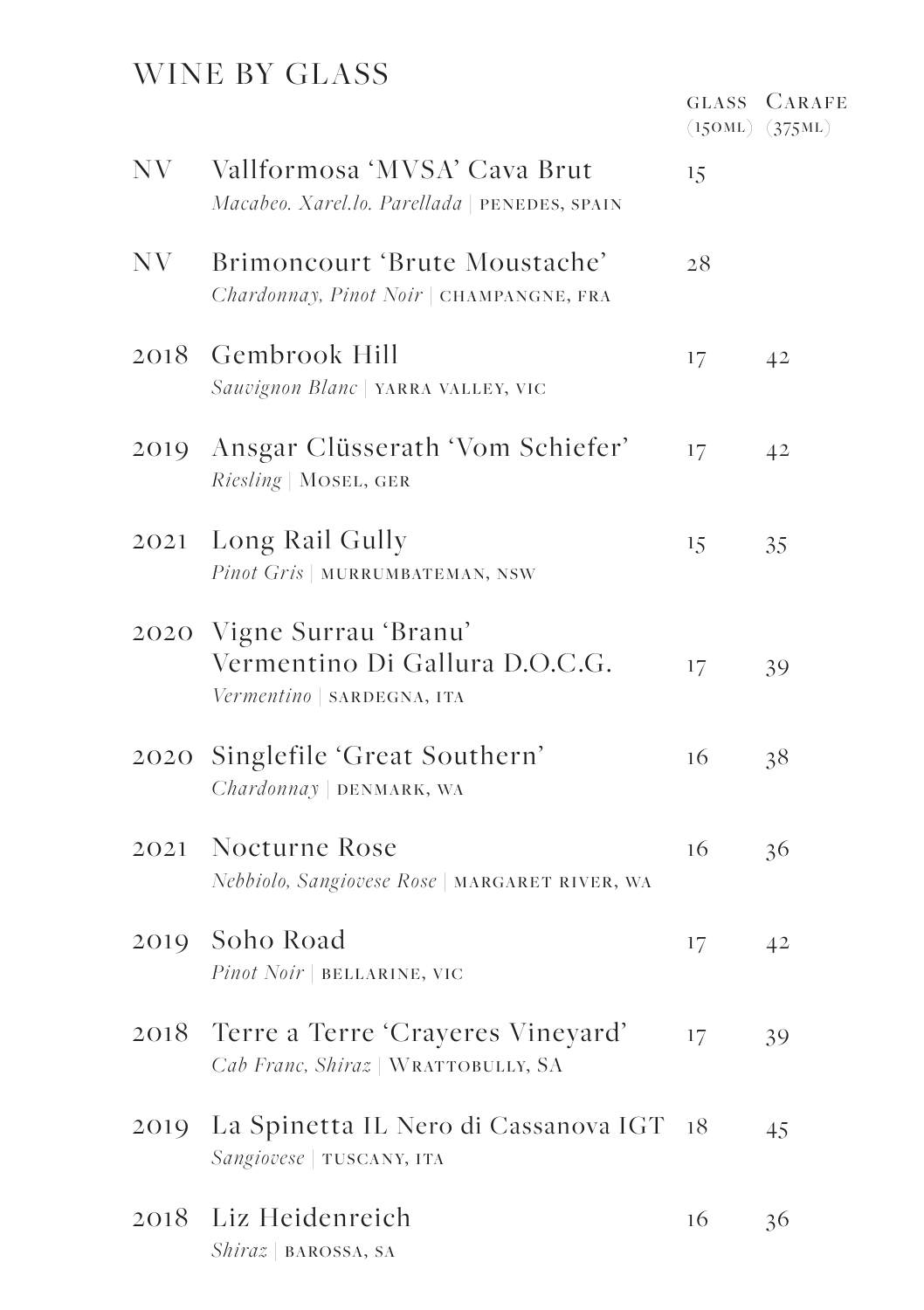## *Sparkling & Champagne*

| NV   | Vallformosa MVSA Cava Brut<br>Macabeo. Xarel.lo. Parellada   PENEDES, SPAIN | 64  |
|------|-----------------------------------------------------------------------------|-----|
| NV   | Albino Armani Prosecco Rosé D.O.C.<br>Glera, Pinot Noir   FRIULI, ITA       | 68  |
| N V  | Daosa Natural Reserve<br>Chardonany, Pinot Noir   PICCADILLY, SA            | 85  |
| 2011 | Henskens Rankin Vintage Brut<br>Chardonnay, Pinot Noir   MULTI REGIONS, TAS | 150 |
| N V  | Brimoncourt 'Brute Moustache'<br>Chardonnay, Pinot Noir   CHAMPANGNE, FRA   | 168 |
| NV - | Laherte Frères Blanc de Blancs<br>Chardonnay   CHAMPANGNE, FRA              | 188 |
|      | Riesling & Aromatic Whites                                                  |     |
| 2019 | Pressing Matters R 'O'<br>Riesling   COAL RIVER VALLEY, TAS                 | 65  |
| 2021 | ,<br><b>Gundog Estate</b><br>Riesling   CANBERRA DISTRICT, ACT              | 70  |
| 2019 | Ansgar Clüsserath 'Vom Schiefer'<br>Riesling   MOSEL, GER                   | 76  |
| 2016 | Frankland Estate 'Isolation Ridge'<br>Riesling   FRANKLAND RIVER, WA        | 88  |
| 2014 | Bruno Sorg 'Florimont' Grand Cru<br>Riesling   ALSACE, FRA                  | 130 |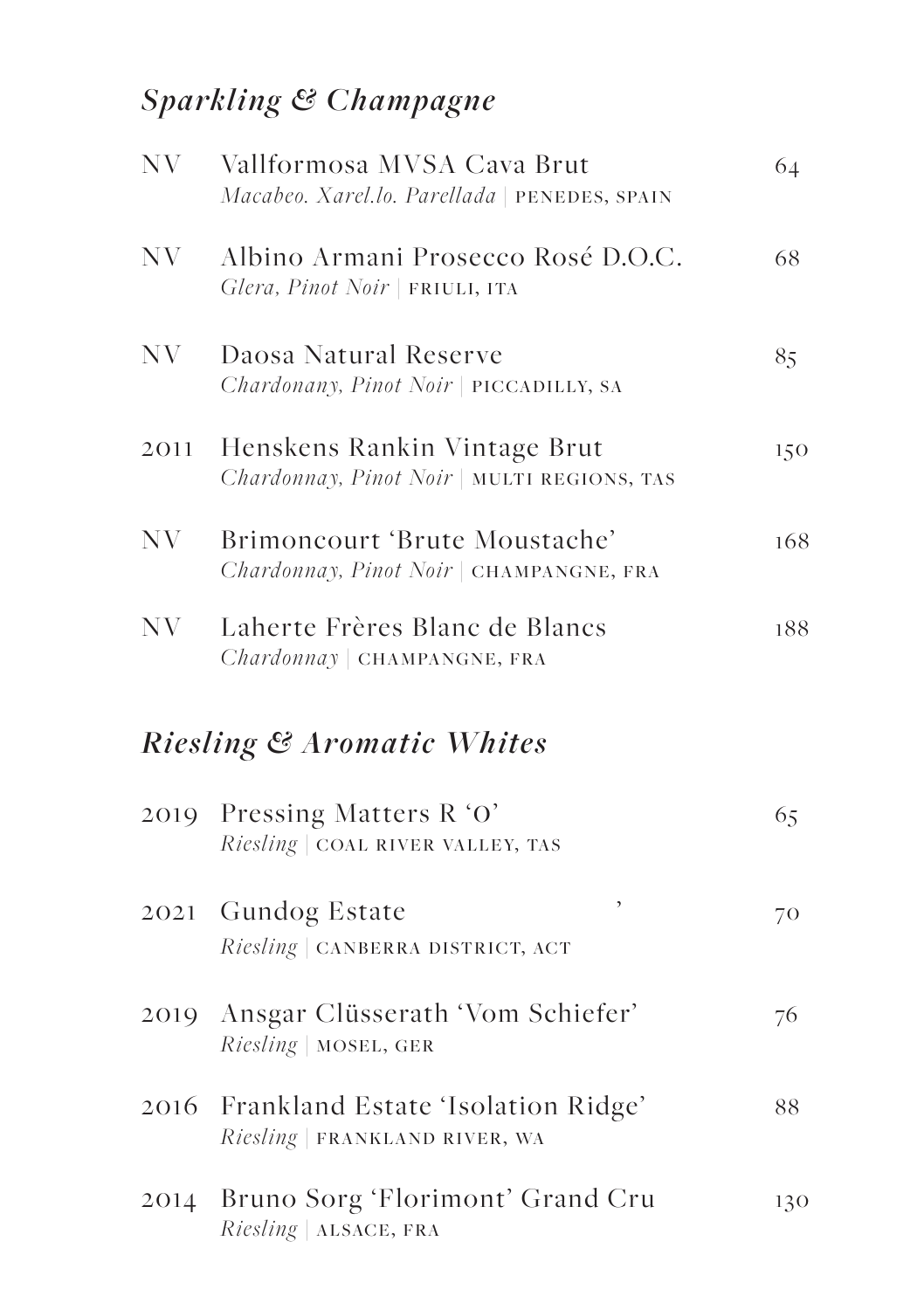| 2021 Long Rail Gully<br>Pinot Gris   MURRUMBATEMAN, CANBERRA REGION                    | 60  |
|----------------------------------------------------------------------------------------|-----|
| 2021 Stefano Lubiana<br>Pinot Gris   DERWENT VALLEY, TAS                               | 84  |
| 2018 Peter Zemmer 'Riserva Giatl'<br>Pinot Grigio   ALTO ADIGE, ITA                    | 120 |
| 2019 Albert Mann<br>Gewurztraminer   ALSACE, FRA                                       | 118 |
| 2019 Tripe.Iscariot 'Lock's Foot Madrigal'<br>Muscat d'Alexandrie   MARGARET RIVER, WA | 68  |
| 2020 Hahndorf Hill 'Gru'<br>Gruner Veltliner   ADELAIDE HILLS, SA                      | 68  |
| 2020 Thierry Germain 'Cep by Cep'<br>Chenin Blanc   LOIRE VALLEY, FRA                  | 79  |
| 2019 Gembrook Hill<br>Sauvignon Blanc   YARRA VALLEY, VIC                              | 72  |
| 2018 Chateau de Thauvenay Sancerre<br>Sauvignon Blanc   LOIRE VALLEY, FRA              | 92  |
| 2019 Suckfizzle<br>Sauvignon Blanc Semillon   MARGARET RIVER, WA                       | 88  |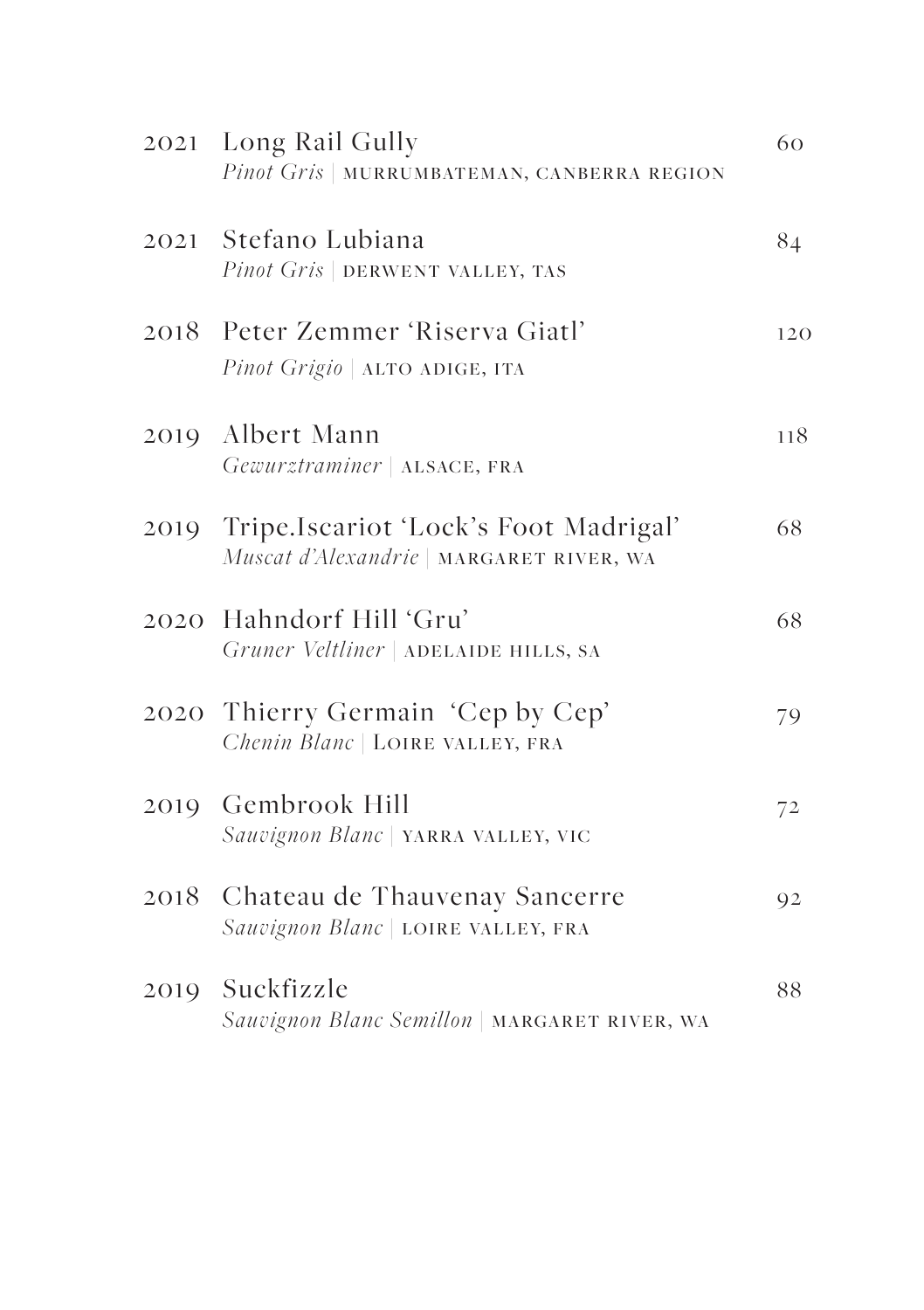## *Chardonnay & Textual Whites*

|      | 2020 Singlefile 'Great Southern'<br>Chardonnay   DENMARK, WA                              | 65  |
|------|-------------------------------------------------------------------------------------------|-----|
|      | 2018 Seville Estate<br>Chardonnay   YARRA VALLEY, VIC                                     | 78  |
|      | 2019 Bradley Hutton 'Wildberry'<br>Chardonnay   MARGARET RIVER, WA                        | 88  |
|      | 2019 Gautheron Chablis<br>Chardonnay   CHABLIS, FRA                                       | 92  |
|      | 2019 Ocean Eight 'Aylward'<br>Chardonnay   MORNINGTON, VIC                                | 129 |
|      | 2020 Vigne Surrau 'Branu'<br>Vermentino Di Gallura D.O.C.G.<br>Vermentino   SARDEGNA, ITA | 75  |
|      | 2020 Oratoire 'St Martin'<br>Roussanne, Clairette, Viognier   COTE DU RHONE, FRA          | 98  |
|      | 2021 Yeringberg<br>Viognier   YARRA VALLEY, VIC                                           | 86  |
|      | 2019 Place of Changing Winds<br>Marsanne   HEATHCOTE, VIC                                 | 78  |
| 2018 | Mount Mary Vineyard 'Triolet'<br>Sauvignon Blanc, Semillon, Muscadelle   YARRA, VIC       | 175 |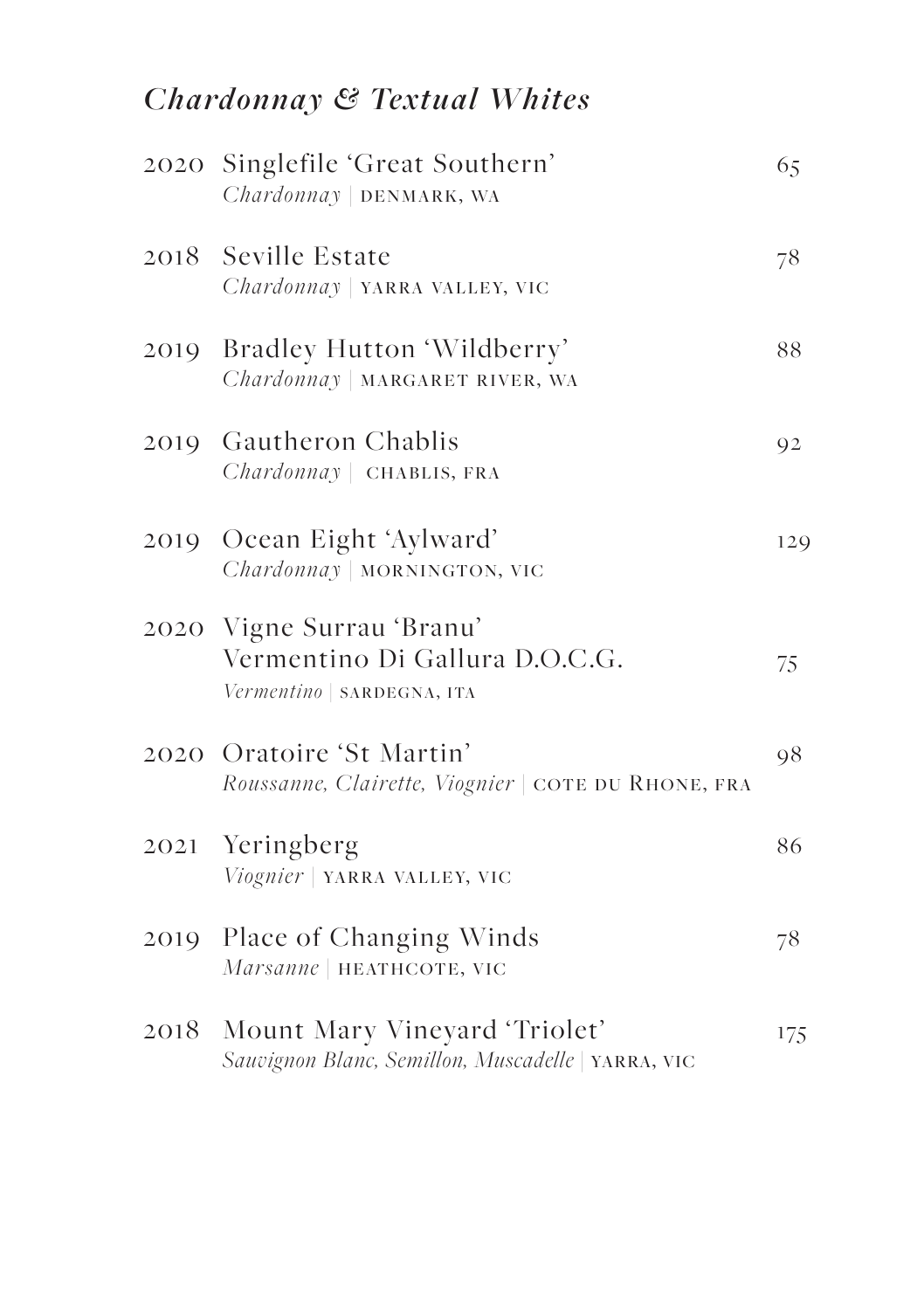### *Rosé & Skin Contact*

| 2021 | Nocturne SR Rosé<br>Nebbiolo, Sangiovese Rose   MARGARET RIVER, WA                             | 62  |
|------|------------------------------------------------------------------------------------------------|-----|
| 2021 | Spinifex Luxe Rosé<br>Mataro, Cinsault, Vermentino   BAROSSA VALLEY, SA                        | 68  |
|      | 2020 Domaine La Suffrene 'Rosé<br>Mourvedre, Grenache, Carignan, Cinsault   BANDOL, FRA        | 92  |
|      | 2020 Edenflo 'Quincy J' (Skin contact)<br>Gewurztraminer, Riesling, Viognier   EDEN VALLEY, SA | 60  |
|      | <b>Pinot Noir &amp; Light Reds</b>                                                             |     |
| 2018 | Eldridge Estate 'Single Vineyard'<br>Gamay   MORNINTGTON, VIC                                  | 92  |
|      | 2019 Soho Road<br>Pinot Noir   BALLARINE, VIC                                                  | 68  |
|      | 2020 Onannon<br>Pinot Noir   MORNINGTON, VIC                                                   | 78  |
|      | 2020 Thick As Thieves (Limited Release)<br>Pinot Noir, Syrah   YARRA VALLEY, VIC               | 82  |
|      | 2020 Supply River Mill<br>Pinot Noir   TAMAR VALLEY, TAS                                       | 85  |
|      | 2017 Te Whare Ra (TWR)<br>Pinot Noir   MARTINBOROUGH, NZ                                       | 98  |
| 2021 | Stefano Lubiana 'Sasso'<br>Pinot Noir   DERWENT VALLEY, TAS                                    | 188 |
| 2018 | Mount Mary<br>Pinot Noir   YARRA VALLEY, VIC                                                   | 230 |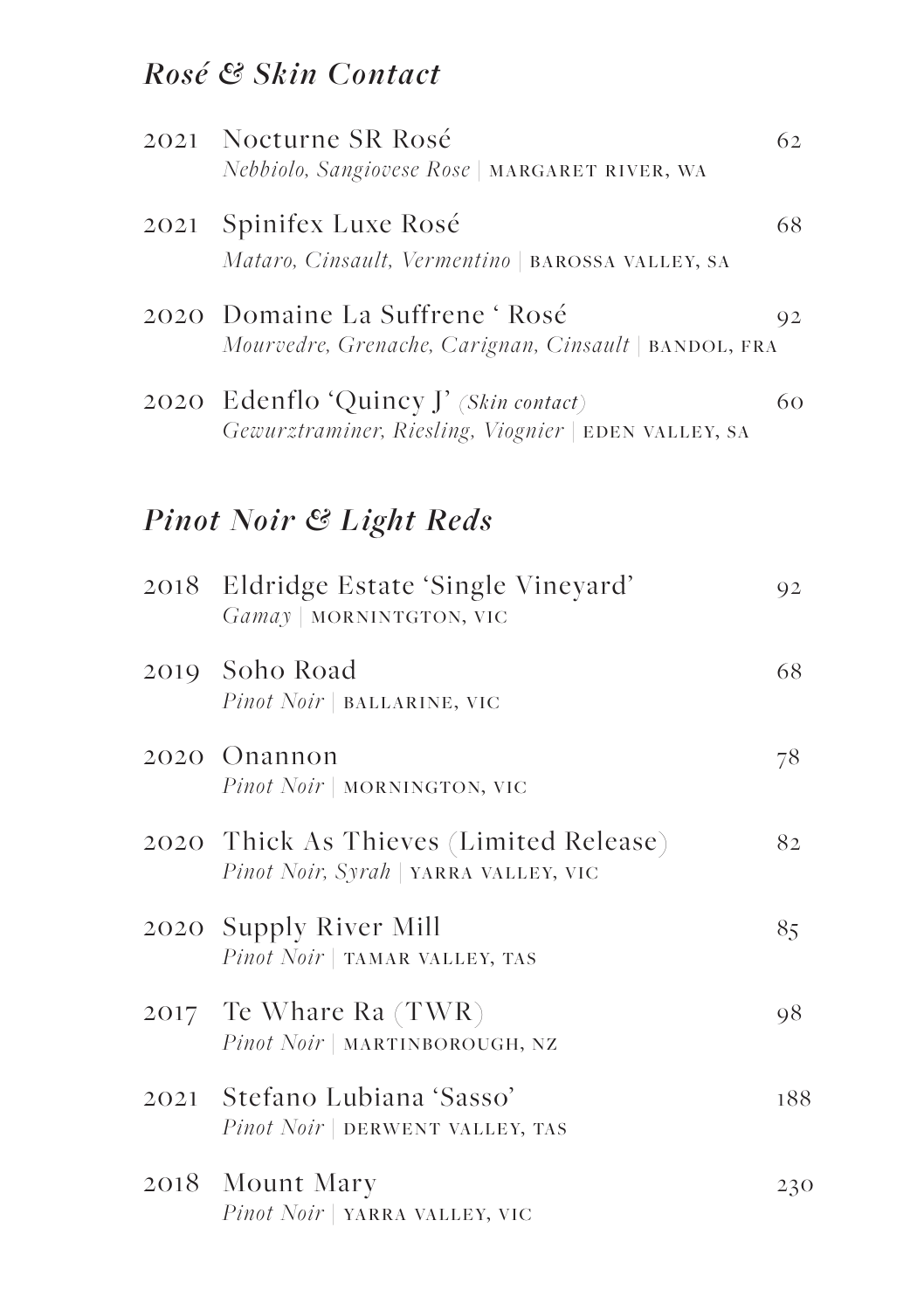### *Italian Reds & Medium Bodied Reds*

| 2019 G.D. Varja Langhe Rosso<br>Nebbiolo, Barbera, Dolcetto   LANGHE, ITA                         | 70  |
|---------------------------------------------------------------------------------------------------|-----|
| 2018 TarraWarra Estate<br>Barbera   YARRA VALLEY, VIC                                             | 64  |
| 2019 Billy Button 'The Affable'<br>Barbera   ALPINE VALLEYS, VIC                                  | 72  |
| 2020 Monterustico 'Dogliani'<br>Dolcetto   PIEMONT, ITA                                           | 82  |
| 2019 Linear<br>Tempranillo   CANBERRA DISTRICT, ACT                                               | 65  |
| 2019 La Spinetta IL Nero di Cassanova IGT<br>Sangiovese   TUSCANY, ITA                            | 79  |
| 2015 Freeman 'Secco'<br>Corvina, Rondinella   HILLTOPS, NSW                                       | 85  |
| 2017 Lethbridge<br>Nebbiolo   PYRENEES, VIC                                                       | 90  |
| 2020 Corymbia<br>Tempranillo, Malbec, Cabernets   SWAN VALLEY, SA                                 | 82  |
| 2019 Marli Russell RP2 by Mount Mary<br>Grenache, Mourvedre, Shiraz, Cinsault   YARRA VALLEY, VIC | 125 |
| 2016 - Gaja Ca'marcanda 'Promis' IGT<br>Merlot, Syrah, Sangiovese   TUSCANY, ITA                  | 160 |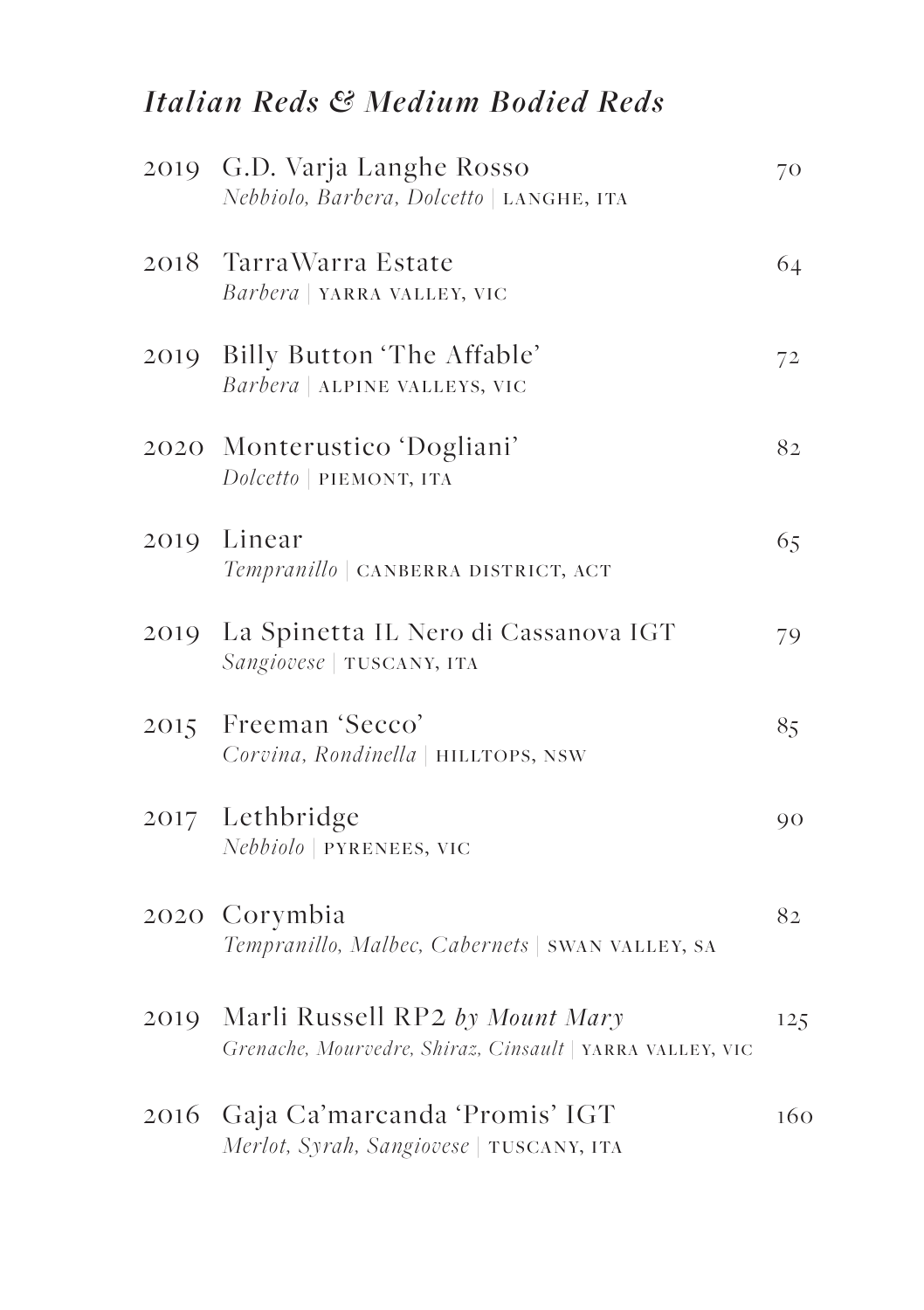### *Fuller & Richer Reds*

|      | 2018 Liz Heidenreich<br>Shiraz   BAROSSA, SA                                       |            | 64       |
|------|------------------------------------------------------------------------------------|------------|----------|
|      | 2019 Chateau Pierre-Bise Les Rouannieres<br>Cabernet Franc   LOIRE VALLEY, FRA     |            | 78       |
|      | 2018 Seville Estate<br>Shiraz   YARRA VALLEY, VIC                                  |            | 88       |
| 2014 | Domaine A 'Petit a'<br>Cab Sauv, Merlot, Cab Franc, Petit Verdot   COAL RIVER, TAS |            | 94       |
|      | 2013 Clarendon Hills<br>Syrah   MCLAREN VALE, SA                                   |            | 108      |
| 2019 | Moss Wood 'Ribbon Vale'<br>Cabernet Sauvignon   MARGARET RIVER, WA                 |            | 115      |
|      | 2017 Yeringberg<br>Cabernet Sauvignon   YARRA VALLEY, VIC                          |            | 150      |
|      | 2018 Yarra Yering 'Underhill'<br>Shiraz   YARRA VALLEY, VIC                        |            | 182      |
|      | 2018 Rockford 'Basket Press'<br>Shiraz   BAROSSA, SA                               |            | 198      |
|      | 2019 Clonakilla<br>Shiraz Viognier   MURRUMBATEMAN, NSW                            |            | 220      |
|      | <b>Sweet Wines</b>                                                                 | <b>GLS</b> | $_{BTL}$ |
| 2018 | Scorpo 'Pinsanto' Late Harvest (375ml)<br>Pinot Gris   MORNINGTON, VIC             | 15         | 62       |
| 2013 | Terre a Terre Botrytis (750ml)<br>Pinot Gris   WAATTONBULLY, SA                    | 17         | 88.      |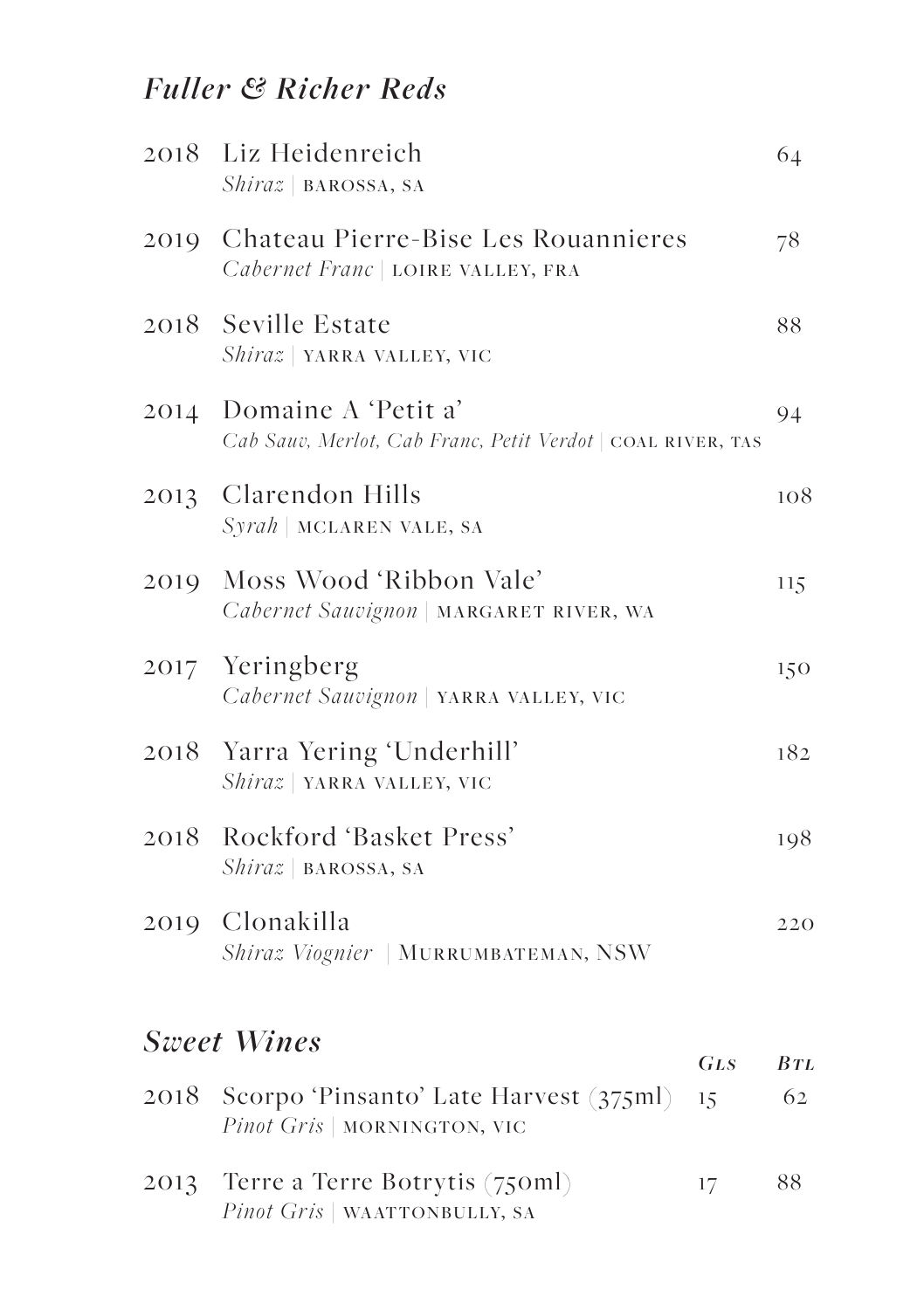|      | <b>FORTIFIED WINE</b>                                                     | 60 <sub>ML</sub> |
|------|---------------------------------------------------------------------------|------------------|
| NV.  | Morris 'Classic Liqueur' Topague<br>RUTHERGLEN, VIC                       | 15               |
| NV – | Morris 'Classic Liqueur' Muscat<br>RUTHERGLEN, VIC                        | 15               |
|      | PORT, PEDRO XIMENEZ<br>& COGNAC                                           | 45ML             |
| NV   | Galway Pipe 12 Yr Grand Tawny Port<br><b>SA</b>                           | 18               |
| NV   | Penfolds 'Grandfather' Port<br><b>SA</b>                                  | 28               |
| NV   | Romate 'Cardenal Cisneros'<br>Pedro Ximenez Sherry<br>ANDALUCIA, SPA      | 18               |
|      | 2009 Victor Gontier Calvados<br>Domfrontais Vieille Reserve<br><b>FRA</b> | 18               |
|      | Remy Martin VSOP                                                          | 18               |

Tesseron Lot 90 Ovation XO 28

FRA

FRA

FRA

Hennessey XO 32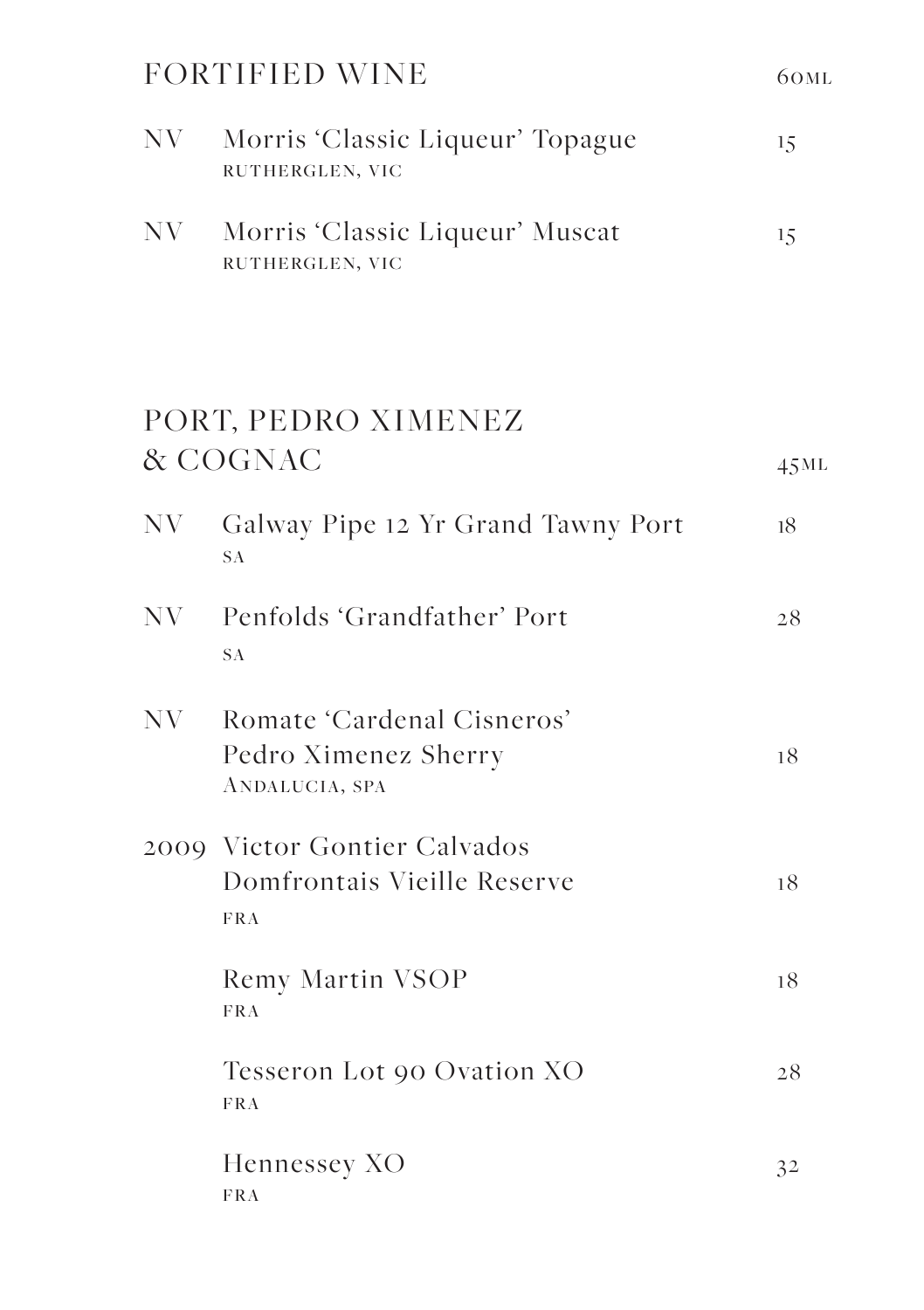### WHISKEY

| Fleurieu Distillery                             | 45ML           |
|-------------------------------------------------|----------------|
| Fountain of Youth Single Malt<br>FLEURIEU, SA   | 3 <sup>2</sup> |
| Archie Rose Single Malt<br>SYDNEY, NSW          | 28             |
| Chichibu Ichiro's Malt & Grain<br>SAITAMA, JPN  | 30             |
| Mars 'Iwai' Tradition Blended<br>NAGANO, JPN    | 3 <sup>2</sup> |
| Balvenie 14 Yr Caribbean Cask<br>SPEYSIDE, SCOT | 27             |
| Glenfiddich 18 Yr Single Malt<br>SPEYSIDE, SCOT | 34             |
| Lagavulin 16 Yr Single Malt<br>ISLAY, SCOT      | 25             |
| Glenkinchie 12 Yr old<br>LOWLANDS, SCOT         | 22             |
| Michel Couvreur Overaged Malt<br>BURGUNDY, FRA  | 26             |